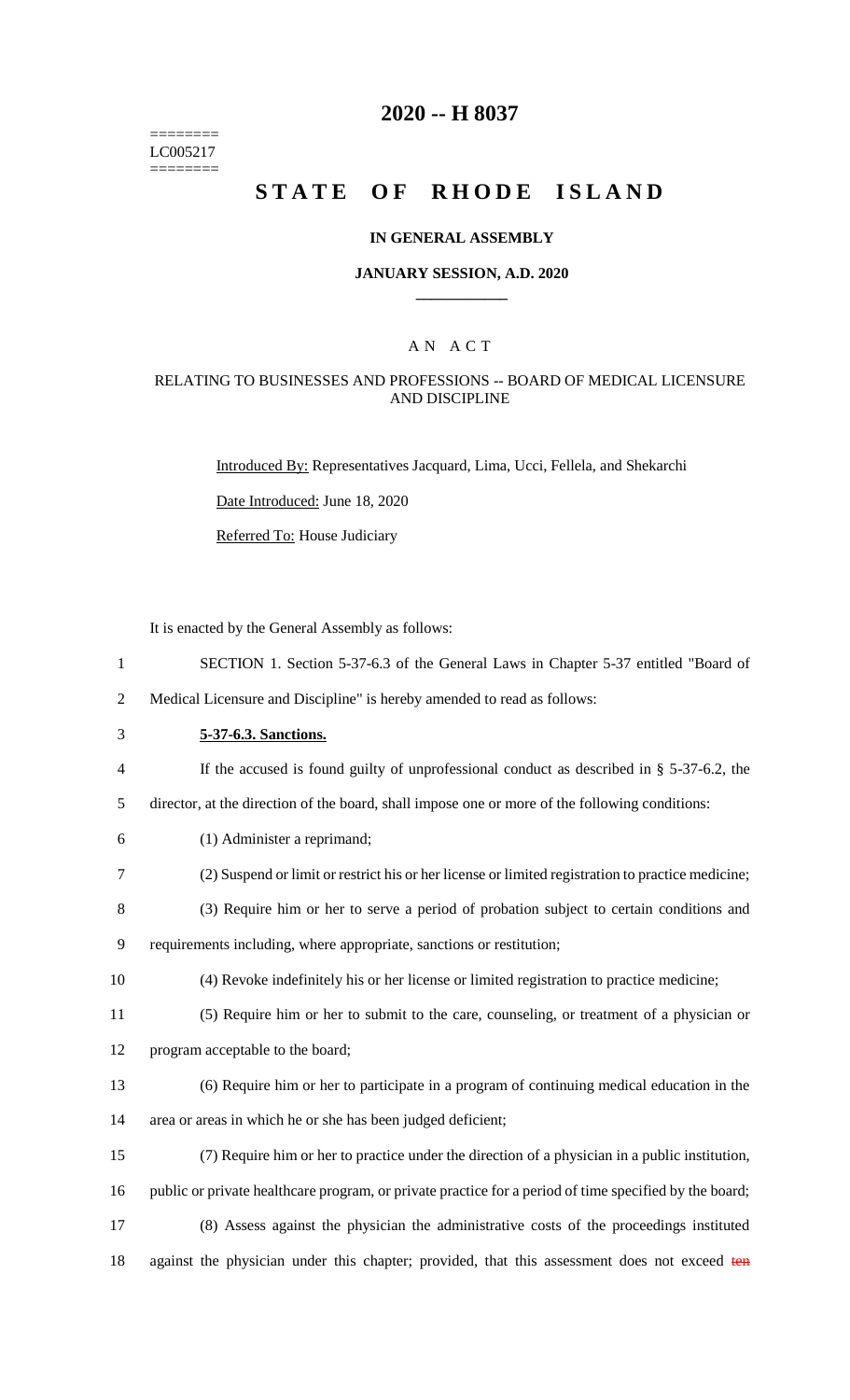| $\mathbf{1}$     | thousand dollars (\$10,000) thirty thousand dollars (\$30,000);                                      |
|------------------|------------------------------------------------------------------------------------------------------|
| $\overline{2}$   | (9) Any other conditions or restrictions deemed appropriate under the circumstances.                 |
| 3                | SECTION 2. Chapter 5-37 of the General Laws entitled "Board of Medical Licensure and                 |
| $\overline{4}$   | Discipline" is hereby amended by adding thereto the following section:                               |
| 5                | 5-37-34. Authority to fine health care professionals.                                                |
| 6                | (a) The director, at the discretion of the board, shall have the authority to assess a fine          |
| $\boldsymbol{7}$ | against a licensee who has been found guilty of unprofessional conduct and/or violating any          |
| $8\,$            | provision of the general laws, or any rule, regulation, order, license or any approval issued by the |
| 9                | director; provided that:                                                                             |
| 10               | (1) No fine may be assessed for the first charge or count against a licensee.                        |
| 11               | (2) Any fine assessed against a licensee for the second charge or count, regardless if such          |
| 12               | charge or count appears on the first complaint or a subsequent complaint, shall not exceed one       |
| 13               | thousand dollars (\$1,000).                                                                          |
| 14               | (3) Any fine assessed against a licensee for each charge or count subsequent to the second           |
| 15               | charge or count, regardless if such charge or count appears on the first complaint or a subsequent   |
| 16               | complaint, shall not exceed five thousand dollars (\$5,000).                                         |
| 17               | (b) Any licensee who fails to pay an assessed fine within the time period prescribed by the          |
| 18               | relevant licensing board shall be subject to disciplinary action, up to and including revocation of  |
| 19               | any professional license provided pursuant to title 5.                                               |
| 20               | (c) No licensee shall be subject to discipline by multiple boards with the authority to levy         |
| 21               | a fine pursuant to subsection (a) of this section, when an individual licensed by a board described  |
| 22               | in subsection (a) of this section concurrently:                                                      |
| 23               | (1) Holds at least one other license issued by a regulatory entity subject to the jurisdiction       |
| 24               | of the department; and                                                                               |
| 25               | (2) Fails to comply with any provision of the general laws, any rule, any regulation, any            |
| 26               | order, any license or any approval issued by the director.                                           |
| 27               | (d) Prior to the assessment of a fine under this section, the department shall adopt rules and       |
| 28               | regulations providing guidance on the appropriate range of sanctions and the criteria to be          |
| 29               | considered when recommending specific sanctions or administrative monetary penalties to the          |
| 30               | director.                                                                                            |
| 31               | SECTION 3. This act shall take effect upon passage.                                                  |

 $=$ LC005217 ========